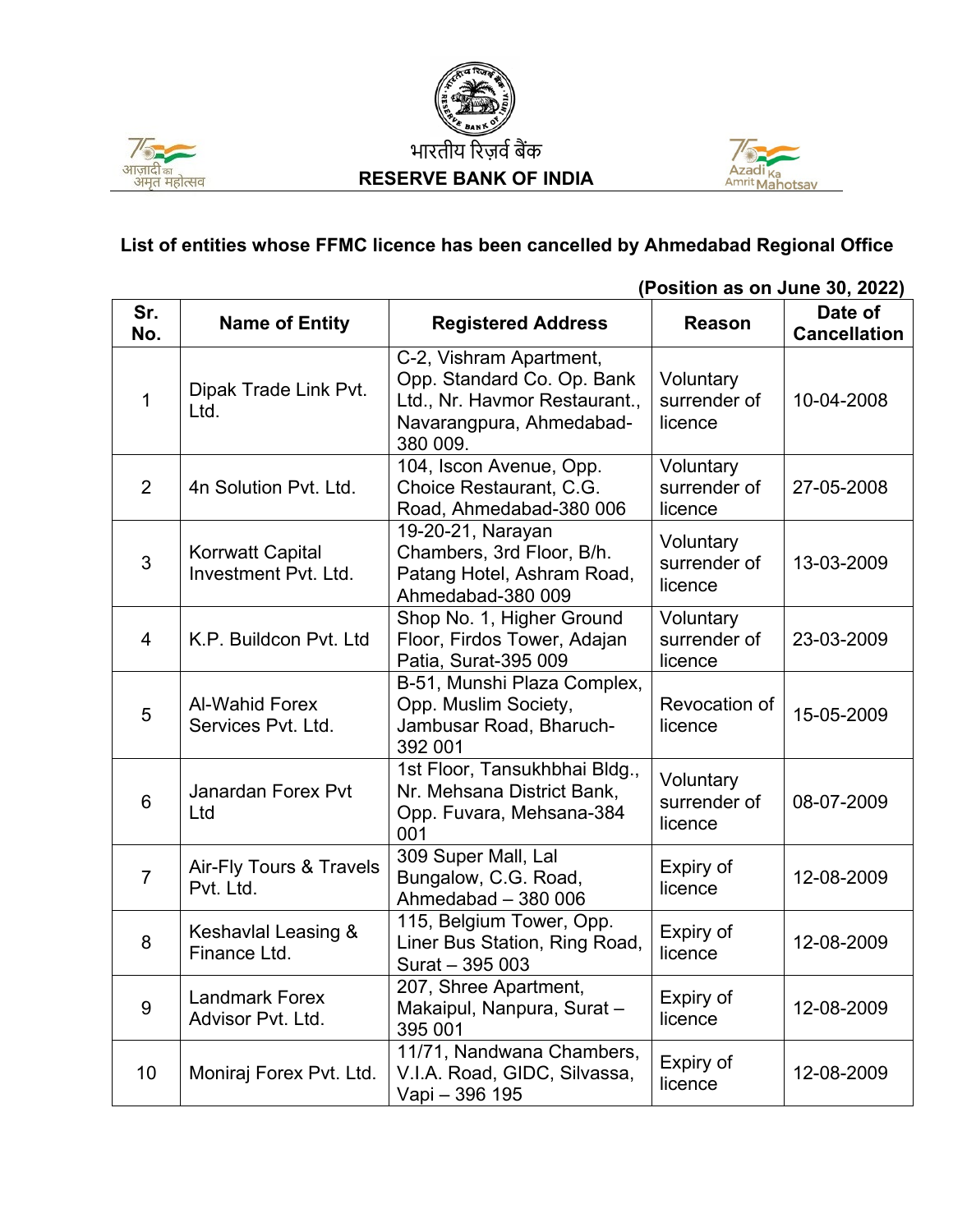| 11 | Prabhav Tours &<br>Forex Pvt. Ltd.           | 109, Star Plaza, Fulchab<br>Chowk, Rajkot - 360 001                                                                          | Voluntary<br>surrender of<br>licence | 12-08-2009 |
|----|----------------------------------------------|------------------------------------------------------------------------------------------------------------------------------|--------------------------------------|------------|
| 12 | Shelby Hospitals Ltd.                        | Opp. Karnavati Club, S.G.<br><b>Highway Road, Ahmedabad</b>                                                                  | Voluntary<br>surrender of<br>licence | 12-08-2009 |
| 13 | <b>Rainbow Money</b><br>Changer Pvt. Ltd.    | 10/2316, Chowk Bazar Gali,<br>Surat - 395 003                                                                                | Voluntary<br>surrender of<br>licence | 20-11-2009 |
| 14 | <b>Arman Financial</b><br>Services Pvt. Ltd. | 502-03-04, Sakar - III, Opp.<br>High Court, Ashram Road,<br>Ahmedabad - 380 009,                                             | Voluntary<br>surrender of<br>licence | 18-01-2010 |
| 15 | Desai Money Changer<br>& Transferer Pvt. Ltd | Survey No. 16, Tadakia<br>Street, Mariyam Manzil, At. &<br>Post Manubar -392 161, Ta.<br>& Dist. Bharuch.                    | Voluntary<br>surrender of<br>licence | 31-03-2010 |
| 16 | Hariom Finstock Ltd.                         | Hariom Avenue, 31/B, Govt.<br>Servent Society, Near<br>Municipal Market, C.G. Road,<br>Navarangpura, Ahmedabad -<br>380 009. | Voluntary<br>surrender of<br>licence | 15-04-2010 |
| 17 | U. H. Travels & Money<br>Changers Pvt. Ltd.  | B-5, 2nd floor, Sagar<br><b>Shopping Centre, Katopore</b><br>Bazar, Bharuch - 392 001                                        | Voluntary<br>surrender of<br>licence | 15-04-2010 |
| 18 | Chandani Money<br>Exchange Pvt. Ltd.         | G/4-5, Bombay Shopping<br>Centre, Station Road,<br>Bharuch - 392 001                                                         | Voluntary<br>surrender of<br>licence | 16-04-2010 |
| 19 | Flah Forex Pvt. Ltd.                         | 36, Sheth Complex,<br>Mohammadpura, Bharuch-<br>392 001                                                                      | Revocation of<br>licence             | 01-06-2010 |
| 20 | <b>Hardik Finance Limited</b>                | 3, Deshna Chambers, First<br>Floor, B/h Kadwa Patidar<br>Wadi, Usmanpura, Ashram<br>Road, Ahmedabad -380 014                 | Voluntary<br>surrender of<br>licence | 08-07-2010 |
| 21 | <b>Saurin Forex Services</b><br>$(P)$ Ltd    | 7-B, Parshwanath Society,<br>Jain Nagar, Paldi,<br>Ahmedabad-380 007                                                         | Voluntary<br>surrender of<br>licence | 08-07-2010 |
| 22 | Eagle Tourism & Forex<br>Pvt. Ltd.           | Shop No.101, 1st floor, City<br>Shop, Dr. Yagnik Road,<br>Rajkot-360 001                                                     | Voluntary<br>surrender of<br>licence | 21-07-2010 |
| 23 | <b>CKD Management</b><br>services (P) Ltd.   | SMM House, 11, Vasundhara<br>Colony, Gulbai Tekra,<br>Ahmedabad - 380 006                                                    | Voluntary<br>surrender of<br>licence | 27-07-2010 |
| 24 | Shyam Forex (P) Ltd.                         | Ground Floor, 10, Dev Home<br>- III, Balolnagar Char Rasta,                                                                  | Voluntary<br>surrender of<br>licence | 24-09-2010 |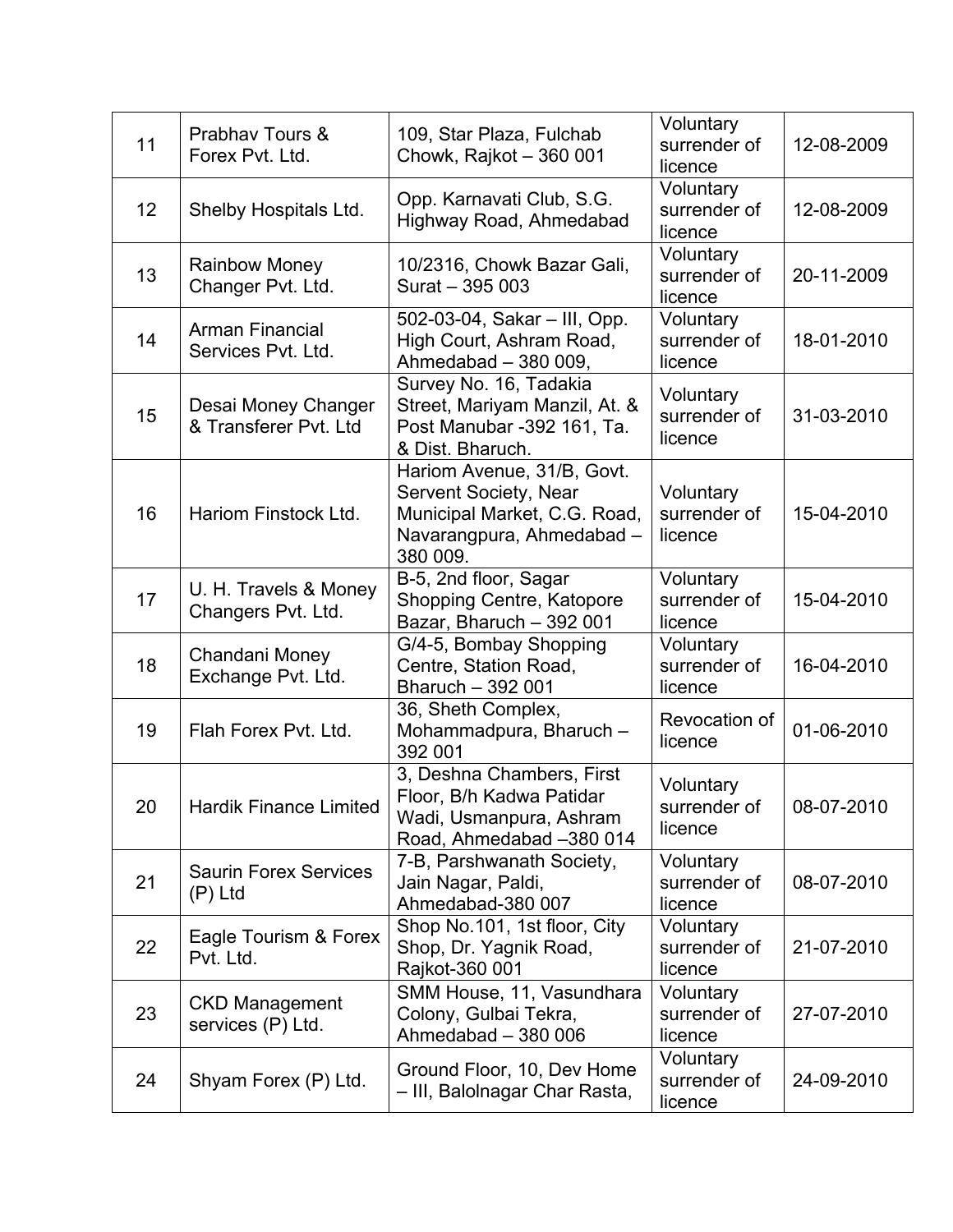|    |                                                                                | Ranip, Ahmedabad - 382<br>480                                                                                                    |                                      |            |
|----|--------------------------------------------------------------------------------|----------------------------------------------------------------------------------------------------------------------------------|--------------------------------------|------------|
| 25 | Mehsana Leasing &<br>Finance Ltd.                                              | 104, Nirman House, Opp.<br>Vidyanagar School, Near<br><b>Sardar Patel Railway</b><br>Crossing, Usmanpura,<br>Ahmedabad - 380 013 | Voluntary<br>surrender of<br>licence | 12-10-2010 |
| 26 | Al Madina Money<br>Changer Pvt. Ltd.                                           | Shop No.12, Zam Zam<br>Shopping Centre,<br>Mohamedpura, Bharuch-392<br>001                                                       | Expiry of<br>licence                 | 14-12-2010 |
| 27 | Deepee Chandlers &<br>Forex Pvt. Ltd.                                          | 305, 1st Floor, Panorama,<br>Opp. DSP Bungalow,<br><b>JAMNAGAR-361001</b>                                                        | Voluntary<br>surrender of<br>licence | 12-01-2011 |
| 28 | <b>Shree Bansidhar</b><br>Money Changer Pvt.<br>Ltd.                           | 1602, Nr. Dena Bank, Main<br>Bazar, Dharmaj-388 430.,<br>Dist. Anand                                                             | Voluntary<br>surrender of<br>licence | 16-02-2011 |
| 29 | Indo-Overseas<br><b>Management Services</b><br>Pvt. Ltd.                       | F/6-7, Shree Narmada<br>Arcade, Near S.A. Motor Old<br>N.H. No. 8, GIDC,<br>Ankleshwar-393 002                                   | Revocation of<br>licence             | 23-02-2011 |
| 30 | <b>PCFL Travel House (A</b><br><b>Division of Parsoli</b><br>Corporation Ltd.) | 1-2, Ground floor, May Rose<br>Tower, Near Ellisbridge Post<br>Office, Off. Ashram Road                                          | Voluntary<br>surrender of<br>licence | 18-03-2011 |
| 31 | <b>Opal Forex Services</b><br>Pvt. Ltd.                                        | 205/D, 2nd floor, Super Mall,<br>C.G. Road, Navarangpura,<br>Ahmedabad - 380 009                                                 | Voluntary<br>surrender of<br>licence | 23-03-2011 |
| 32 | K.T. Forex Pvt. Ltd.                                                           | A-122, Rajlaxmi Complex,<br>Opp. Haribhakti Colony, Old<br>Padra Road, Vadodara - 390<br>007                                     | Voluntary<br>surrender of<br>licence | 11-04-2011 |
| 33 | Raghuvir Credit &<br>Capitals Pvt. Ltd.                                        | 16/B, Panchratna Building,<br>1st floor, Ellora Park,<br>Vadodara - 390 023                                                      | Voluntary<br>surrender of<br>licence | 23-05-2011 |
| 34 | Akshar Finance Ltd.                                                            | B-2, Ashoka Apartment, Near<br>Orient Club, Ellisbridge.<br>Ahmedabad - 380 006                                                  | Voluntary<br>surrender of<br>licence | 21-06-2011 |
| 35 | Pacifica Hotels<br>(Ahmedabad Project)<br>Pvt. Ltd                             | Courtyard By Marriot Hotel,<br>Nr. Satellite Police Station,<br>Ramdev Nagar, Ahmedabad-<br>380 015                              | Voluntary<br>surrender of<br>licence | 28-06-2011 |
| 36 | Angel Money Changer<br>Pvt. Ltd.                                               | 102, Sai Priya Flat, Nr. Police<br>Station, Vallabh Vidyanagar-<br>388 120. Dist. Anand.                                         | Voluntary<br>surrender of<br>licence | 19-08-2011 |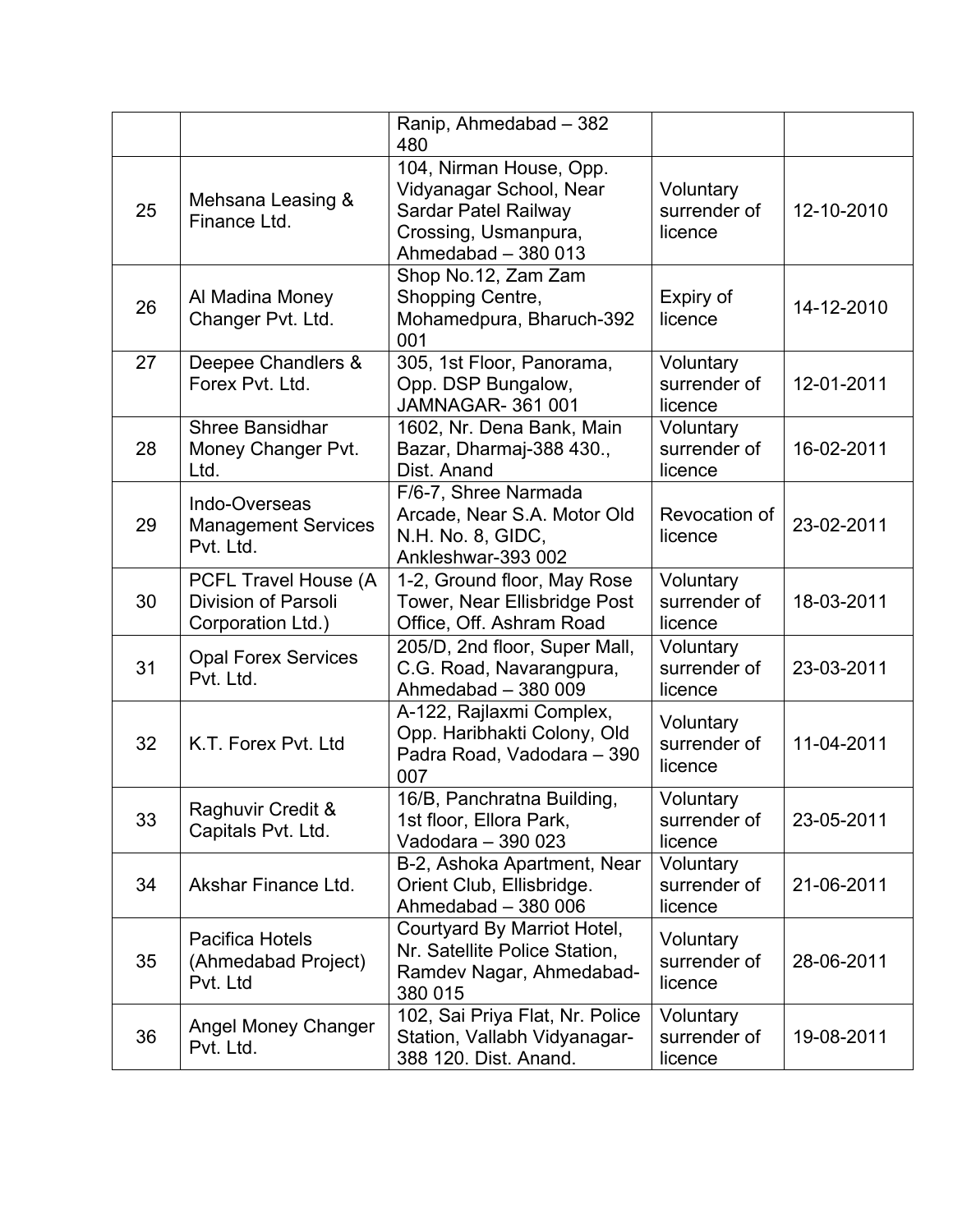| 37 | Samrat Forex Pvt. Ltd.                              | 129, Phoenix Complex, Nr.<br>Suraj Plaza, Sayajiganj,<br>Vadodara- 390 005,                                    | Voluntary<br>surrender of<br>licence | 09-09-2011 |
|----|-----------------------------------------------------|----------------------------------------------------------------------------------------------------------------|--------------------------------------|------------|
| 38 | <b>Amrut Forex Services</b><br>Pvt. Ltd.            | Silver Arc, Upper Level,<br>Kotecha Chowk, Nirmala<br>School Road, Rajkot - 360<br>001                         | Expiry of<br>licence                 | 16-12-2011 |
| 39 | Harmit Hotel Pvt. Ltd.                              | C/o. Hotel Bllevue, Sumul<br>Dairy Road, Surat-395 004                                                         | Voluntary<br>surrender of<br>licence | 12-04-2012 |
| 40 | Poonawala Money<br>Changer Pvt. Ltd                 | Shop No. 6/724, Opp.<br>Dayaram Chokdi, Mota<br>Bazar, Navsari-396 445,                                        | Voluntary<br>surrender of<br>licence | 12-04-2012 |
| 41 | Uday Forex Pvt. Ltd.                                | 426/A, Supper Mall, Nr. Lal<br>Bungalow, C.G. Road,<br>Navarangpura, Ahmedabad-<br>380 009.                    | Revocation of<br>licence             | 06-07-2012 |
| 42 | <b>Rushabha Forex</b><br>Services Pvt. Ltd.         | Plot No.414/1, Sector-22,<br>Gandhinagar                                                                       | Voluntary<br>surrender of<br>licence | 06-09-2012 |
| 43 | Ashapura Forex Pvt.<br>Ltd.                         | EF/102, Jeet Complex, Nr.<br>Government Servant Society,<br>C.G. Road, Ahmedabad-380<br>009.                   | Expiry of<br>licence                 | 11-09-2012 |
| 44 | <b>Gujarat Air Cargoes</b><br>and Travels Pvt. Ltd. | "Om Travel House", Near<br>Airport Circle, Opp. Taj<br>Residency Ummed,<br>Sardarnagar, Ahmedabad -<br>382 475 | Revocation of<br>licence             | 21-09-2012 |
| 45 | Uma Forex Pyt. Ltd.                                 | Shop No. 19, Plot No. 116,<br>Janjaria Complex, Sector 8,<br>Ghandhidham-370 201                               | Revocation of<br>licence             | 04-10-2012 |
| 46 | Adesh Travels (P) Ltd,                              | 3rd floor, Destinational Plus,<br>Amin Marg, Rajkot - 360 005                                                  | Revocation of<br>licence             | 23-11-2012 |
| 47 | M.B. Forex Pvt. Ltd.                                | "Manoramya", Jagnath<br>Temple Chowk, Dr. Yagnik<br>Road, Rajkot - 360 001                                     | Voluntary<br>surrender of<br>licence | 23-11-2012 |
| 48 | Jaguar Forex Pvt. Ltd                               | Shop No. 12, Dr. Kelkar<br>Road, Nr. Ashirwad Jewelers,<br>Diu-362 520                                         | Voluntary<br>surrender of<br>licence | 13-12-2012 |
| 49 | <b>Bansal Money</b><br>Changer Pvt. Ltd.            | Shop No.6, Near Custom<br>House, New Kandla-370 210<br>(Kutch)                                                 | Voluntary<br>surrender of<br>licence | 22-01-2013 |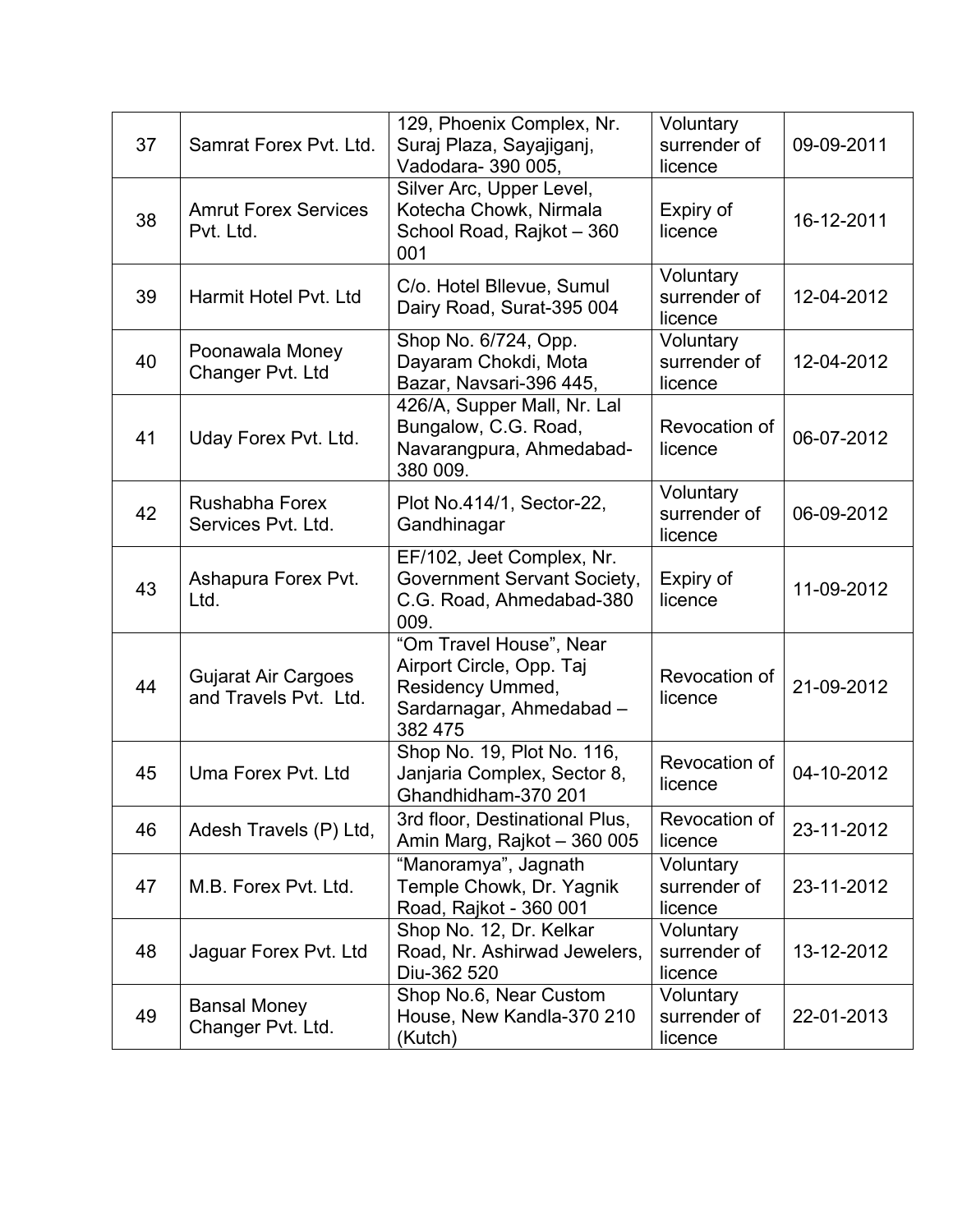| 50 | Darshan Forex Pvt. Ltd.                        | G-10, Abhishek Complex, Nr.<br>Shilp Bldg. Cross Road, C.G.<br>Road, Navanragpura,<br>Ahmedabad-380 009                        | Revocation of<br>licence             | 02-05-2013 |
|----|------------------------------------------------|--------------------------------------------------------------------------------------------------------------------------------|--------------------------------------|------------|
| 51 | <b>Santram Money</b><br>Changer Pvt. Ltd.      | Near Punjab National Bank,<br>Dumral Bazar, Nadiad - 387<br>001                                                                | Revocation of<br>licence             | 02-05-2013 |
| 52 | Shalin AirEx Pvt. Ltd.                         | 32, 33, 34, 1st floor,<br>Subhalaxmi Complex, Opp.<br>Sanghvi High School,<br>Navarangpura, Ahmedabad -<br>380 013             | Voluntary<br>surrender of<br>licence | 09-07-2013 |
| 53 | Sahajanand World<br><b>Travels Private Ltd</b> | D/3, Navrang Super<br>MaketOpp. Navarangpura<br>Bus Stop, Navarangpura,<br>Ahmedabad - 380 009                                 | Expiry of<br>licence                 | 02-09-2013 |
| 54 | Neel-Kush Forex Pvt.<br>Ltd                    | C/o. New Shraddha<br>Jewellers, Gurucharan<br>Complex, Sorathiya Wadi,<br>Diu-362 520                                          | Voluntary<br>surrender of<br>licence | 10-09-2013 |
| 55 | <b>Bhanix Finance &amp;</b><br>Investment Ltd. | No.4, Ground floor, Rangoli<br>Complex, Opp. V.S. Hospital,<br>Ashram Road, Ahmedabad -<br>380 006                             | Voluntary<br>surrender of<br>licence | 08-10-2013 |
| 56 | Legend Forex Pvt. Ltd.                         | Shop No. 3, Prakashdeep<br>Apartment, Nr. Bhuj City<br>Police Station, Station Road,<br>Bhuj-370 001, (Kutch)                  | Voluntary<br>Surrender of<br>licence | 15-11-2013 |
| 57 | Anmol Finsec Ltd.                              | No.1, 2nd floor, NBCC<br>House, Near Sahajanand<br>College, Ambawadi,<br>Ahmedabad - 380 015                                   | Voluntary<br>surrender of<br>licence | 19-11-2013 |
| 58 | Deep Forex (P) Ltd.                            | 8-A, Gokulesh-II, Opp. Circuit<br>House, Behind Standard<br>Chartered Bank, R C Dutta<br>Road, Alkapuri, Vadodara -<br>390 007 | Revocation of<br>licence             | 19-11-2013 |
| 59 | Isabelle Forex Pvt. Ltd.                       | 8, Platinum Plaza, Opp. IOC<br>Petrol Pump, Near Judges<br>Bungalow, Bodakdev,<br>Ahmedabad - 380 015                          | Voluntary<br>surrender of<br>licence | 24-01-2014 |
| 60 | Sudaish Forex & Hajj<br>Tour Pvt. Ltd          | 7, Jaydeep Shopping Centre,<br>At Thala, Taluka: Chikhli,<br>Dist. Navsari - 396 521                                           | Expiry of<br>licence                 | 26-03-2014 |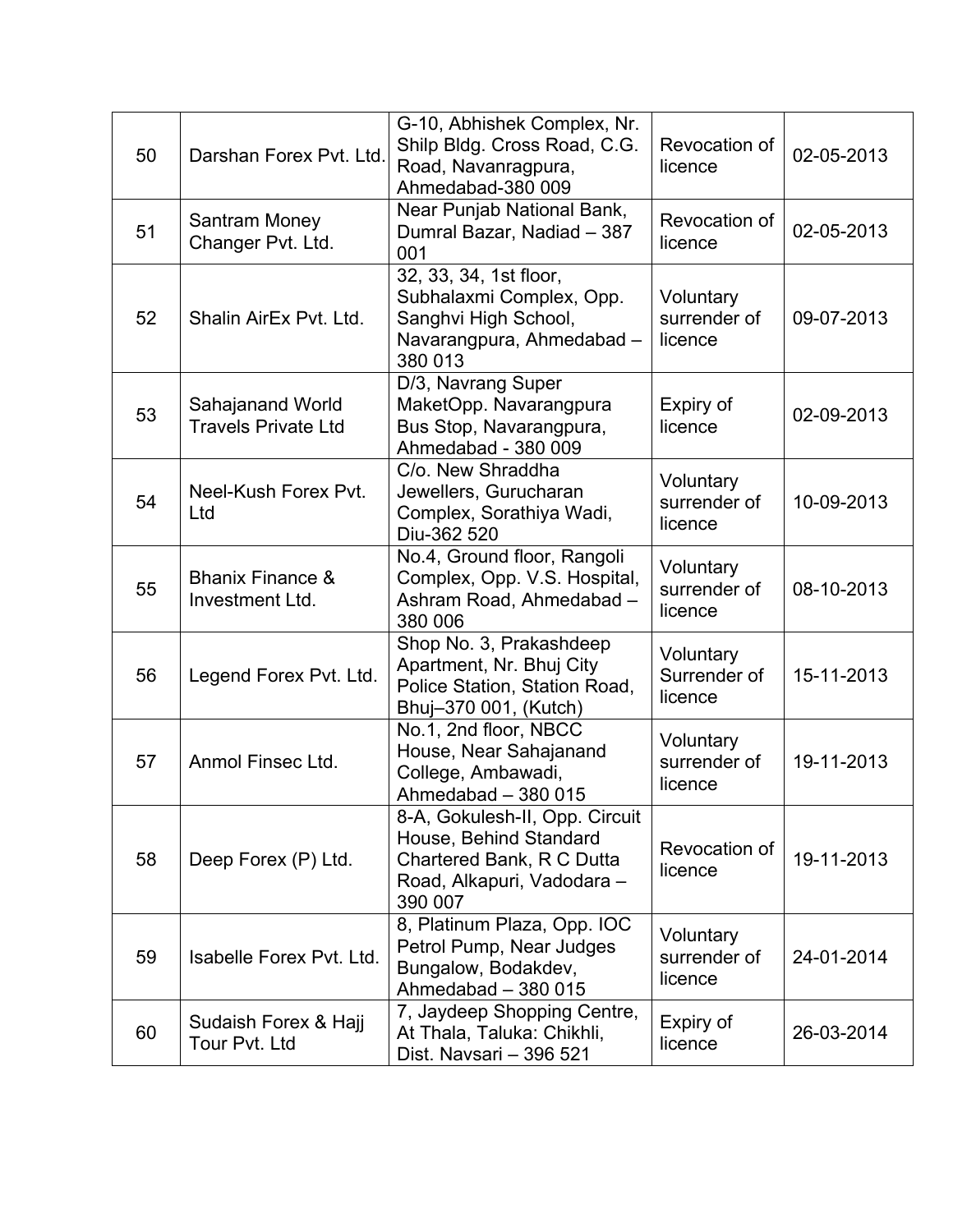| 61 | <b>Panama Travels</b><br>Services & Money<br>Exchange Pvt. Ltd. | 5, Adarsh Shopping Centre,<br>Panch Batti, Bharuch - 392<br>001, Phone: 02642-269844,<br>02642-223615, Email:<br>panama.travels@yahoo.com | Revocation of<br>licence             | 10-04-2014 |
|----|-----------------------------------------------------------------|-------------------------------------------------------------------------------------------------------------------------------------------|--------------------------------------|------------|
| 62 | <b>Such Money</b><br>Exchange Pvt. Ltd.                         | Shop No.6, Gandhi Shopping<br>Centre, Mayfair Road,<br>Anand-388 001                                                                      | Revocation of<br>licence             | 19-05-2014 |
| 63 | Alberta Air Travels Pvt.<br>Ltd.                                | Shop No.12, Silver Plaza,<br>2nd floor, Navjivan Mill<br>Compound, Kalol - 382 721                                                        | Revocation of<br>licence             | 08-08-2014 |
| 64 | Apple Forex Pvt. Ltd.                                           | 4, Upper Level, Empire<br>Tower, Nr. Associated Petrol<br>Pump, C.G. Road,<br>Ahmedabad-380 006                                           | Revocation of<br>licence             | 08-08-2014 |
| 65 | Exxon Forex Pvt. Ltd.                                           | 221, Millennium Mall, Station<br>Road, Bardoli-394 601. Dist.<br>Surat.                                                                   | Revocation of<br>licence             | 08-08-2014 |
| 66 | Laabh Forex &<br><b>Construction Pyt. Ltd</b>                   | House No. 5/105(8)-4,<br>Parsiwada, Main Bazar, Diu-<br>362 520                                                                           | Revocation of<br>licence             | 08-08-2014 |
| 67 | Deepee Chandlers &<br>Forex Pvt. Ltd.                           | 305, 1st Floor, Panorama,<br>Opp. DSP Bungalow,<br><b>JAMNAGAR-361001</b>                                                                 | Voluntary<br>surrender of<br>licence | 21-08-2014 |
| 68 | Mira Forex Pvt. Ltd.                                            | 39, Centre Point, Panchvati<br>Panch Rasta, Ambawadi,<br>Ahmedabad-380 006                                                                | Revocation of<br>licence             | 21-08-2014 |
| 69 | Ashutosh Finsec Ltd.                                            | 23, Raj Laxmi Complex, Opp.<br>Samjuba Complex, Vijay<br>Chowk, Bapunagar,<br>Ahmedabad-380 024                                           | Expiry of<br>licence                 | 01-04-2015 |
| 70 | <b>Wakkas Money</b><br>Changer Pvt. Ltd.                        | Shop No. 4, City Centre, M G<br>Road, Bharuch-392 001                                                                                     | Revocation of<br>licence             | 17-06-2015 |
| 71 | Perfect Money<br>Changer Pvt. Ltd.                              | Opp. Sarkar English School,<br>New C G Road,<br>Chandkheda, Ahmedabad-<br>382 424                                                         | Voluntary<br>surrender of<br>licence | 22-06-2015 |
| 72 | Swami Nana<br>Exchange Pvt. Ltd.                                | Bhavsarvad, Nadiad-387 001                                                                                                                | Revocation of<br>licence             | 14-09-2015 |
| 73 | Thankys Exports Pvt.<br>Ltd.                                    | Jeevan Jyot, M.G. Road,<br>Porbandar-360 575                                                                                              | Voluntary<br>surrender of<br>licence | 26-11-2015 |
| 74 | Device Forex Pvt. Ltd                                           | GF/8, Landmark, Below ICICI<br>Bank, Race Course Circle,<br>Vadodara-390 007                                                              | Voluntary<br>surrender of<br>licence | 11-02-2016 |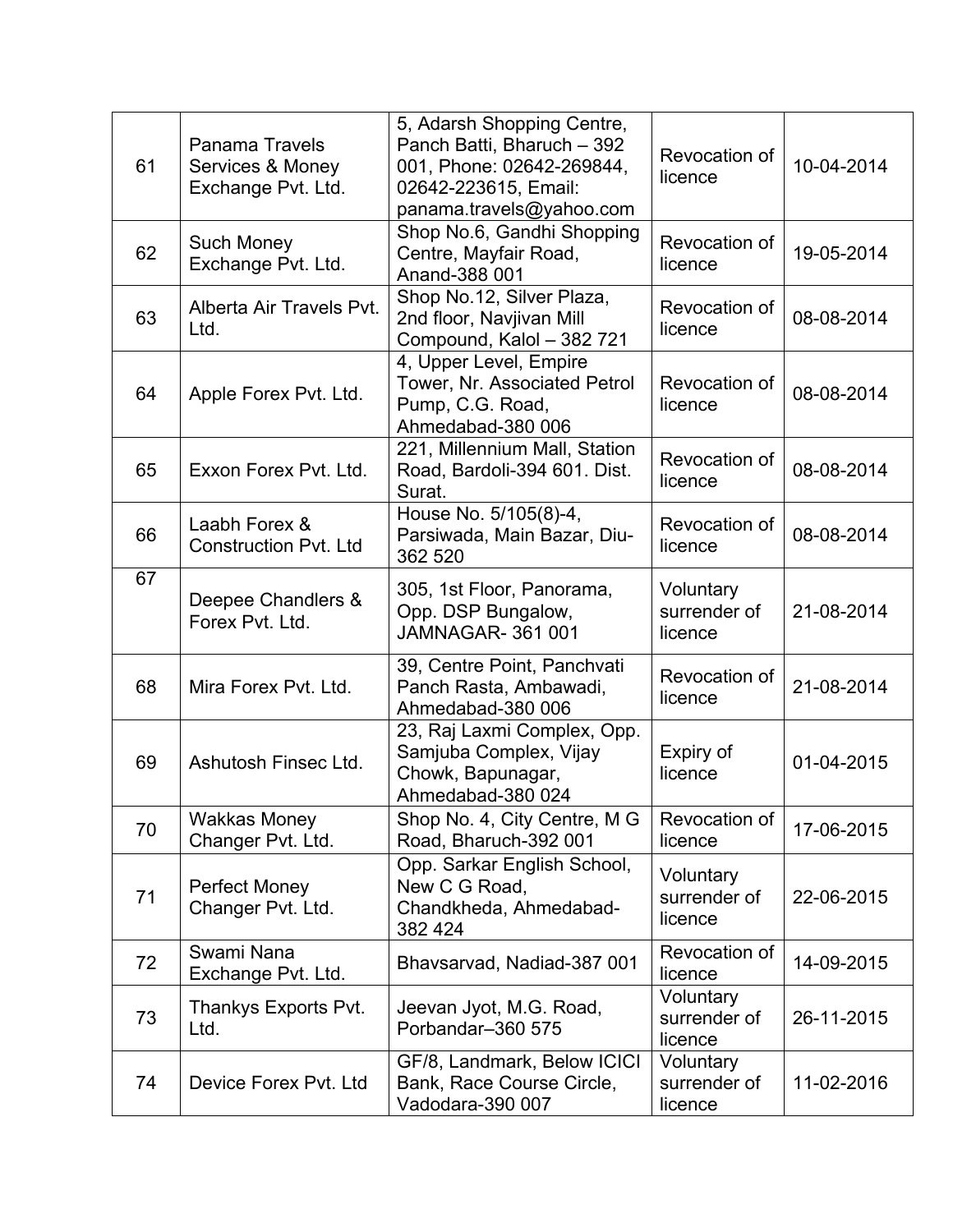| 75 | Smiti Forex Pvt. Ltd                     | 5, Kera Tower, Nr. R. R.<br>Lalan College, College Road,<br>Bhuj - 370 001                                    | Revocation of<br>licence             | 02-08-2016 |
|----|------------------------------------------|---------------------------------------------------------------------------------------------------------------|--------------------------------------|------------|
| 76 | <b>Visto Uniworld Pvt Ltd</b>            | A 26, Silver Arc flats, Behind<br>Town Hall, Near Railway<br>Crossing, Ellisbridge,<br>Ahmedabad, 380 009     | Voluntary<br>surrender of<br>licence | 28-10-2016 |
| 77 | Bhavin Forex Pvt. Ltd.                   | 807, Star Plaza, Near Circuit<br>House, Opp. Ravi Hotel,<br>Rajkot - 360 001                                  | Voluntary<br>surrender of<br>licence | 03-03-2017 |
| 78 | <b>Iskon Money Changer</b><br>Pvt. Ltd   | 5, Parvati Nagar Society,<br>Opp. Vardhman Complex,<br>Shubhanpura, Vadodara-390<br>023                       | Voluntary<br>surrender of<br>licence | 26-07-2017 |
| 79 | <b>Gini Money Changers</b><br>Pvt. Ltd.  | Shop No. 4, Upper Level,<br><b>Empire Tower, Nr. Associate</b><br>Petrol Pump, C G Road,<br>Ahmedabad-380 006 | Voluntary<br>surrender of<br>licence | 20-11-2017 |
| 80 | Hasu Investments Pvt.<br>Ltd.            | 206, Palm Residency &<br>Arcade, Shukan Bungalows<br>Char Rasta, Nikol,<br>Ahmedabad 382 350                  | Voluntary<br>surrender of<br>licence | 20-11-2017 |
| 81 | Neesa Leisure Ltd.                       | Plot No. $X - 22$ , 23 & 24,<br>GIDC, Electronic Estate,<br>Sector 25, Gandhinagar 382<br>044                 | Revocation of<br>licence             | 07-06-2018 |
| 82 | Naman Forex Pvt Ltd                      | Shop No. 7, Kuber<br><b>Commercial Complex, Yagnik</b><br>Road, Rajkot 360001,                                | Voluntary<br>surrender of<br>licence | 28-01-2019 |
| 83 | <b>Baroda Money</b><br>Changer Pvt. Ltd. | 1st Floor, Vaijanapurkar Bldg.<br>Nr. Siyapura Police Chowki,<br>Raopura, Vadodara-390 001                    | Voluntary<br>surrender of<br>licence | 31-01-2019 |
| 84 | Jalaram Money<br>Exchange Pvt. Ltd.      | Near English Medium School,<br>Dharmaj Chowkdi, Dharmaj -<br>388 430, Ta. Petlad, Dist.<br>Anand              | Voluntary<br>surrender of<br>licence | 11-02-2019 |
| 85 | Monani Money<br><b>Changers Pvt Ltd</b>  | M G Road, Opp. Hotel<br>NatrajPorbandar - 360 575,<br>Phone: 0286-210310FAX:<br>91-286-210310                 | Voluntary<br>surrender of<br>licence | 20-02-2019 |
| 86 | Karm Money Changer<br>Pvt. Ltd.          | GF/31-B, Pujer Complex,<br>Opp. Golden Silver Appt.,<br>New IPCL Road,<br>Subhanpura, Vadodara-390<br>023     | Voluntary<br>surrender of<br>licence | 28-02-2019 |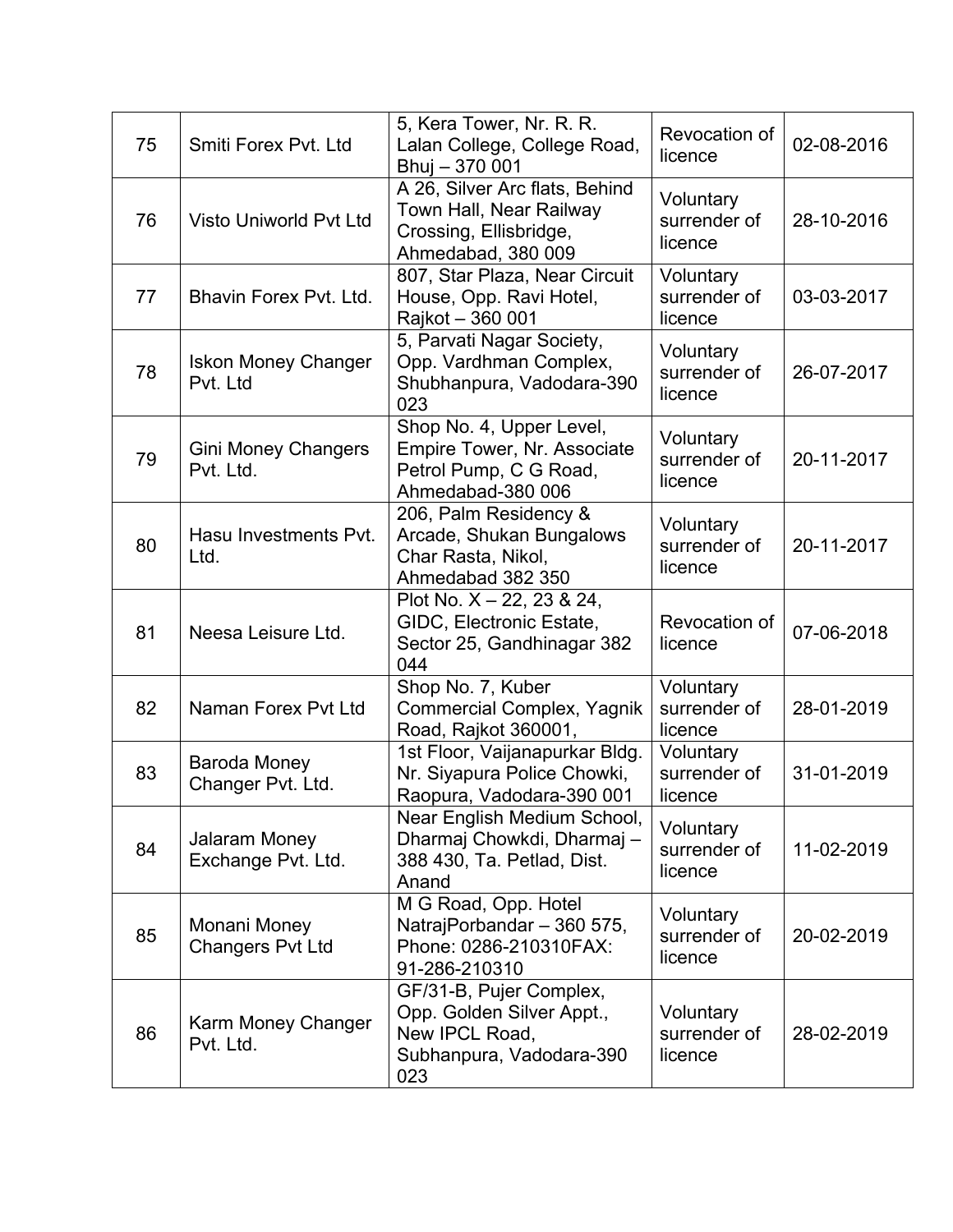| 87 | Sun N Silver Inn Pvt.<br>Ltd.                       | Opp. Municipal Market, Off<br>C.G. Road, Navarangpura,<br>Ahmedabad-380 009                                                         | Expiry of<br>licence                 | 13-03-2019 |
|----|-----------------------------------------------------|-------------------------------------------------------------------------------------------------------------------------------------|--------------------------------------|------------|
| 88 | Sarda Forex Exchange<br>Pvt. Ltd.                   | Central Bank Road, Opp.<br>Sarda Court, Jamnagar - 361<br>001                                                                       | Voluntary<br>surrender of<br>licence | 08-04-2019 |
| 89 | <b>Bansu Travel &amp;</b><br>Services Pvt. Ltd.     | A/401, Yash Plaza, Opp.<br>Dhara Mill, Varachha Road,<br>Surat -395 006                                                             | Voluntary<br>surrender of<br>licence | 08-05-2019 |
| 90 | Smruti Forex Pvt. Ltd                               | A O1, VRP Building, Ground<br>Floor, Chhathibari, Bhuj-370<br>001                                                                   | Voluntary<br>surrender of<br>licence | 11-11-2019 |
| 91 | Riddhi Forex Pvt. Ltd.                              | Plot-24, Shop-106, Shalin<br>Complex, Sec.-11,<br>Gandhinagar - 382 011                                                             | Voluntary<br>surrender of<br>licence | 22-05-2020 |
| 92 | Fusion Forex Pvt. Ltd.                              | Shop No. 129, First Floor, a,<br>Time Square Empire,<br>Mirzapur RoadBhuj, Kutch -<br>370 001                                       | Voluntary<br>surrender of<br>licence | 26-06-2020 |
| 93 | <b>All Four Seasons</b><br><b>Forex Private Ltd</b> | 51, Sardar Patel Nagar B/h<br>Navarangpura Telephone<br>Exchange Opp. NABARD<br>Vihar<br>FlatsEllisbridgeAhmedabad-<br>380 006.     | Voluntary<br>surrender of<br>licence | 26-08-2020 |
| 94 | Rajgreen Amusment<br>Park Pvt Ltd                   | 24A, T P No 53, F.P. No R/6,<br>R/8, Canal Road, Magob,<br>Surat - 395 010                                                          | Voluntary<br>surrender of<br>licence | 07-10-2020 |
| 95 | R K Foreign<br><b>Exchanger Pvt Ltd</b>             | 235, 2nd Floor, Akshar<br>Arcade, Darpan Six Road,<br>Opp. Memnagar Fire Station<br>Navarangpura, Ahmedabad -<br>380014             | Voluntary<br>surrender of<br>licence | 12-10-2020 |
| 96 | S K Forex & Financial<br>Services Pvt. Ltd.         | SB 9, Panorama Complex<br>Opp. Welcome Hotel, R C<br>Dutt Road, Alkapuri,<br>Vadodara - 390 007, E mail:<br>skforexbaroda@gmail.com | Voluntary<br>surrender of<br>licence | 29-10-2020 |
| 97 | Bhadra Raj Forex Pvt.<br>Ltd.                       | Ground Floor, Keshav<br>Complex, Sheth Ni Pole,<br>Ratan Pole, Kalupur,<br>Ahmedabad - 380 001                                      | Expiry of<br>licence                 | 06-11-2020 |
| 98 | <b>Zadeshwar Forex Pvt</b><br>Ltd,                  | 4, Ganga Complex, Opp.<br>Shital Guest House, Kasak,<br>Bharuch - 392201                                                            | Voluntary<br>surrender of<br>licence | 27-11-2020 |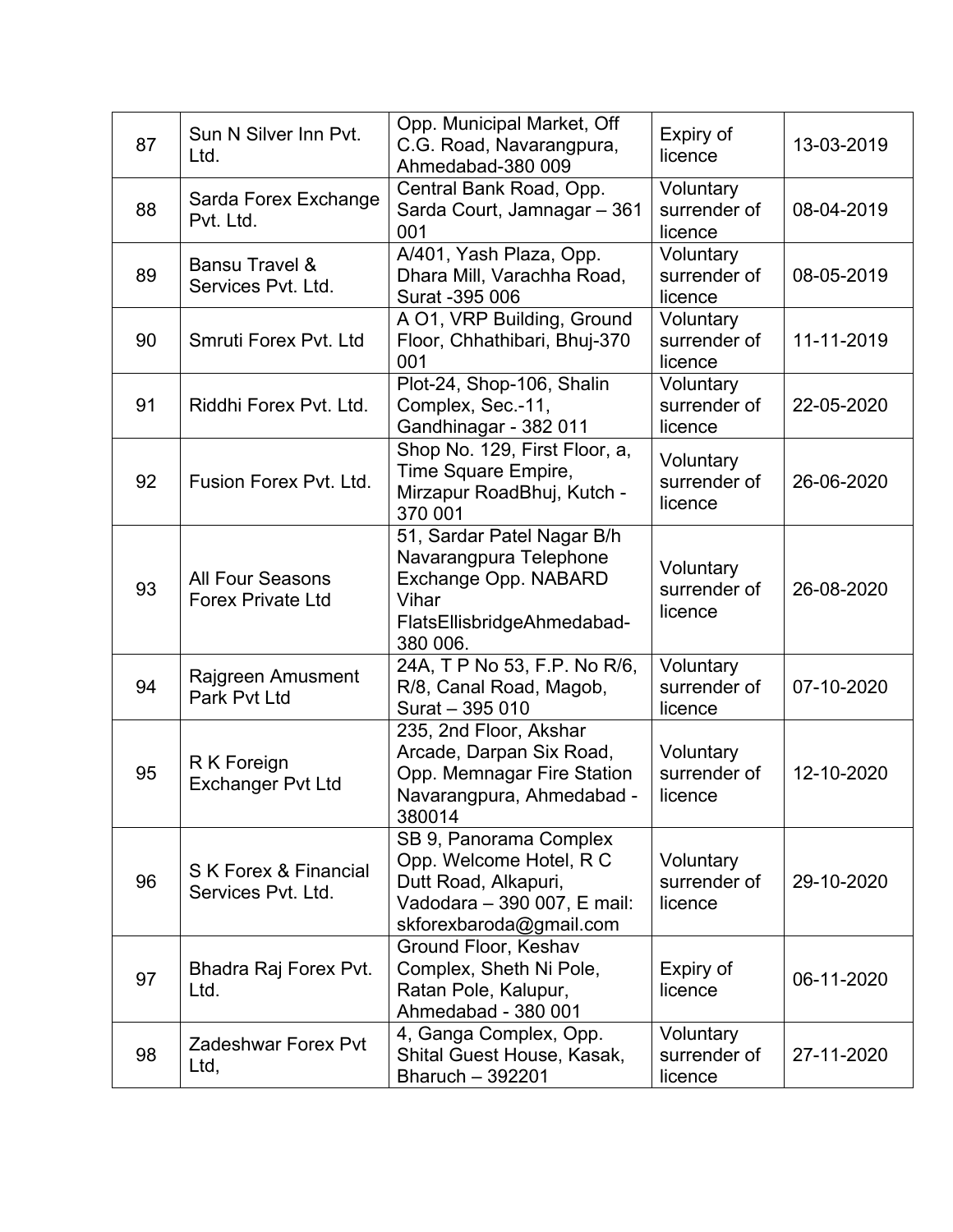| 99  | Raju Stores Pvt. Ltd.                      | GF/3,4 Shop Ramdevpir.<br>Co.Ha.So. Devpriya<br>Complex, Vejalpur,<br>Ahmedabad - 380 015                                          | Voluntary<br>surrender of<br>licence | 02-08-2021 |
|-----|--------------------------------------------|------------------------------------------------------------------------------------------------------------------------------------|--------------------------------------|------------|
| 100 | Diva Forex Pvt. Ltd.                       | 108, 3rd Eye, Nr. Panchvati<br>Circle, CG Road Ahmedabad<br>$-380006$                                                              | Voluntary<br>surrender of<br>licence | 04-08-2021 |
| 101 | Yogi Forex Pvt Ltd.                        | 114 FF, Siddhi Vinayak Co-<br>Op Soc., Shivranjani Char<br>Rasta, Satellite, Ahmedabad<br>$-380015$                                | Voluntary<br>surrender of<br>licence | 11-08-2021 |
| 102 | <b>Platinum Money</b><br>Changer Pvt. Ltd. | 701/A Block, Wall Street-2,<br>Opp. Orient Club, Nr. Gujarat<br>College Crossing, Ellisbridge,<br>Ahmedabad, 380006                | Voluntary<br>surrender of<br>licence | 20-09-2021 |
| 103 | <b>ONK Forex Pvt. Ltd</b>                  | 202, Shail's Mall, Nr Girish<br>Cold Drinks, C. G. Road,<br>Navrangpura, Ahmedabad-<br>380009                                      | Voluntary<br>surrender of<br>licence | 29-09-2021 |
| 104 | Aireo Forex & Holidays<br>Pvt Ltd.,        | A-85-86, Parisima, Opp.<br>I.F.C. Bhavan Opp. Vaishali<br>Complex C.G. Road,<br>Navrangpura Ahmedabad -<br>380 009                 | Voluntary<br>surrender of<br>licence | 08-10-2021 |
| 105 | Arizona Holidays Pvt.<br>Ltd.              | 2nd Floor, Soham Plaza,<br>Near Jawahar Chowk, Mani<br>Nagar, Ahmedabad - 380008                                                   | Voluntary<br>surrender of<br>licence | 08-10-2021 |
| 106 | <b>Madhav Kruhad Forex</b><br>Pvt. Ltd     | Shop No. 3, Upper Level,<br>Aarambh Complex, 9,<br>Garden colony Nr Associate<br>Petrol Pump C G Road,<br>Panchvati, Ahmedabad -09 | Voluntary<br>surrender of<br>licence | 08-10-2021 |
| 107 | <b>Nens Forex Services</b><br>Pvt. Ltd     | Shop No. 29, Ground Floor,<br><b>Shukan Mall Near Visat</b><br>Petrol Pump, Sabarmati<br>Ahmedabad - 380 005                       | Voluntary<br>surrender of<br>licence | 08-10-2021 |
| 108 | West Coast Forex Pvt.<br>Ltd.              | Shop No. 16, Upper GF,<br>Goyal Complex, Nr. Sandesh<br>Press, Vastrapur,<br>Ahmedabad - 380054                                    | Voluntary<br>surrender of<br>licence | 08-10-2021 |
| 109 | Aussizz India Pvt. Ltd                     | FF/101, Central Business<br>Space 1-2, Vidyavihar<br>Society Usmanpura Char<br>Rasta Ahmedabad-380013                              | Voluntary<br>surrender of<br>licence | 12-11-2021 |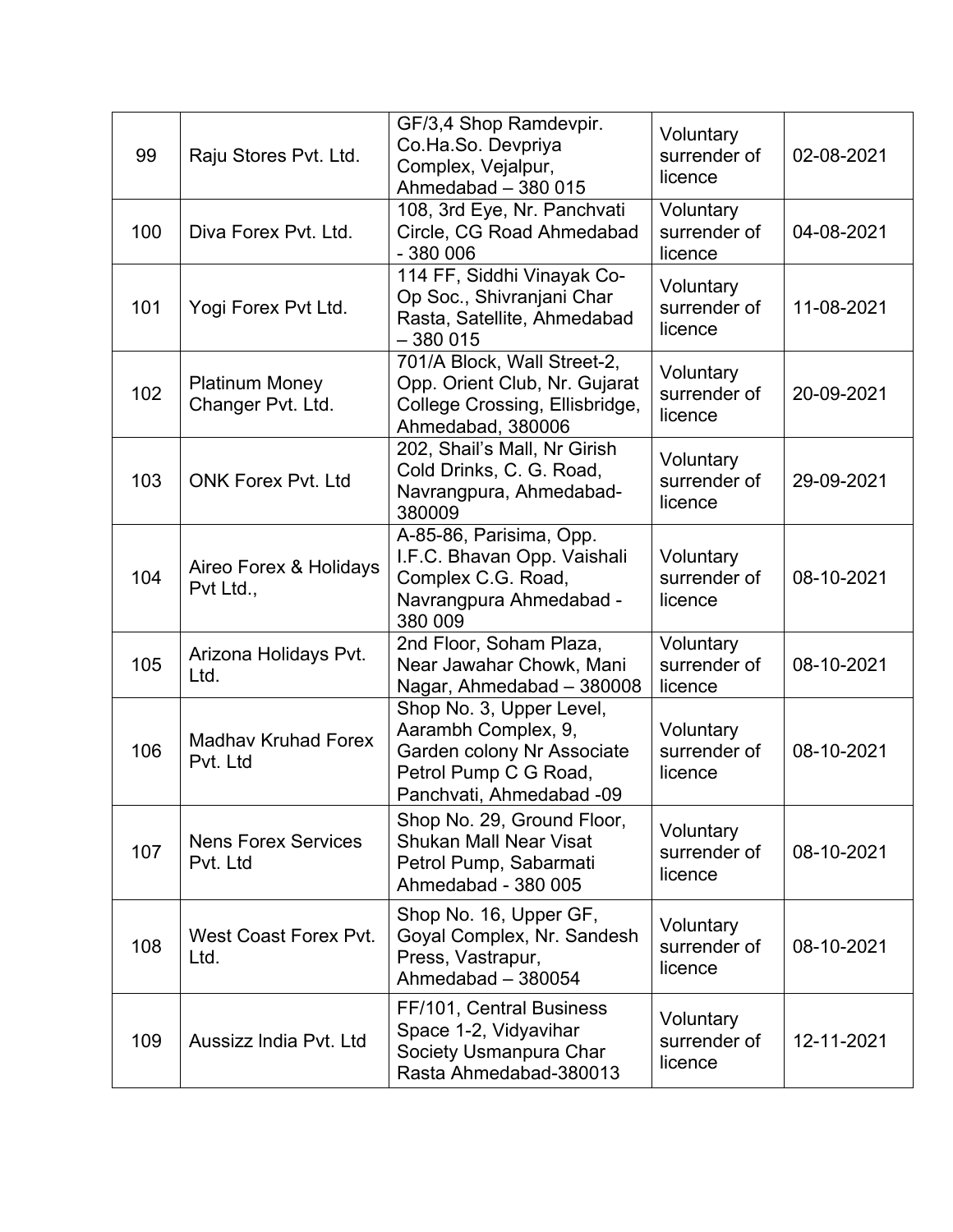| 110 | Paneri Sarees Pvt.<br>Ltd.                 | Liberty Road Porbandar - 360<br>575                                                                                     | Voluntary<br>surrender of<br>licence | 07-12-2021 |
|-----|--------------------------------------------|-------------------------------------------------------------------------------------------------------------------------|--------------------------------------|------------|
| 111 | J M Forex Pvt. Ltd.                        | Shop No. M-5, Rajhans<br>Plaza,<br>Ghod Dod Road,<br>Surat-395007                                                       | Revocation of<br>licence             | 15-12-2021 |
| 112 | Aman Forex Pvt. Ltd                        | GF/48, Arpan Complex<br>Nr. Deluxe Crossing<br>Nizampura, Vadodara-390<br>002                                           | Voluntary<br>surrender of<br>licence | 28-12-2021 |
| 113 | Shree Umiya Forex<br>Pvt. Ltd.             | 23, Shreeji Tower,<br>Opp Indraprasth Tower<br>Drive-in Road, Vastrapur,<br>Ahmedabad-380 052                           | Voluntary<br>surrender of<br>licence | 29-12-2021 |
| 114 | Aarohi Forex Pvt. Ltd.                     | 1, Avani Tower<br>Near Shreyas Rly. Crossing<br>Ambawadi, Ahmedabad -<br>380 015                                        | Voluntary<br>surrender of<br>licence | 08-02-2022 |
| 115 | <b>RD Forex Pvt. Ltd</b>                   | 406, Gold Leaf Complex<br>Nr. Maradia Plaza,<br>Navrangpura<br>Ahmedabad-380009                                         | Voluntary<br>surrender of<br>licence | 08-02-2022 |
| 116 | <b>Charms Industries Ltd.</b>              | 108, Sampada Building, B/h<br>A.K. Patel House, Mithakhali<br>Six Roads, Navrangpura,<br>Ahmedabad 380 009              | Revocation of<br>licence             | 15-02-2022 |
| 117 | Sadhana Forex Pvt Ltd                      | 116, Madhav Complex,<br>Pandit Nehru Marg<br>Jamnagar-361008                                                            | Revocation of<br>licence             | 17-02-2022 |
| 118 | Across India Holidays<br>Pvt. Ltd.         | 26 Aditi So., Shyamal Patr-<br>3/A, Satellite, Ahmedabad-<br>380015                                                     | Voluntary<br>surrender of<br>licence | 03-03-2022 |
| 119 | Ashapura Forex Pvt<br>Ltd                  | M- 1/2, Aarambh Complex,<br>B/h Sahajanand Complex, 9<br>Garden Colony,<br>C.G. Road, Panchvati,<br>Ahmedabad - 380 009 | Voluntary<br>surrender of<br>licence | 03-03-2022 |
| 120 | <b>Adinath Money</b><br>Changers Pvt. Ltd. | 9/124, Sardar Chowk,<br>Bardoli, Surat - 394 601                                                                        | Revocation of<br>licence             | 14-03-2022 |
| 121 | Stayon Forex Pvt. Ltd.                     | 20, Sheth Complex,<br>Jambusar Road,<br>Mohmmedpura, Bharuch -<br>392 001                                               | Revocation of<br>licence             | 14-03-2022 |